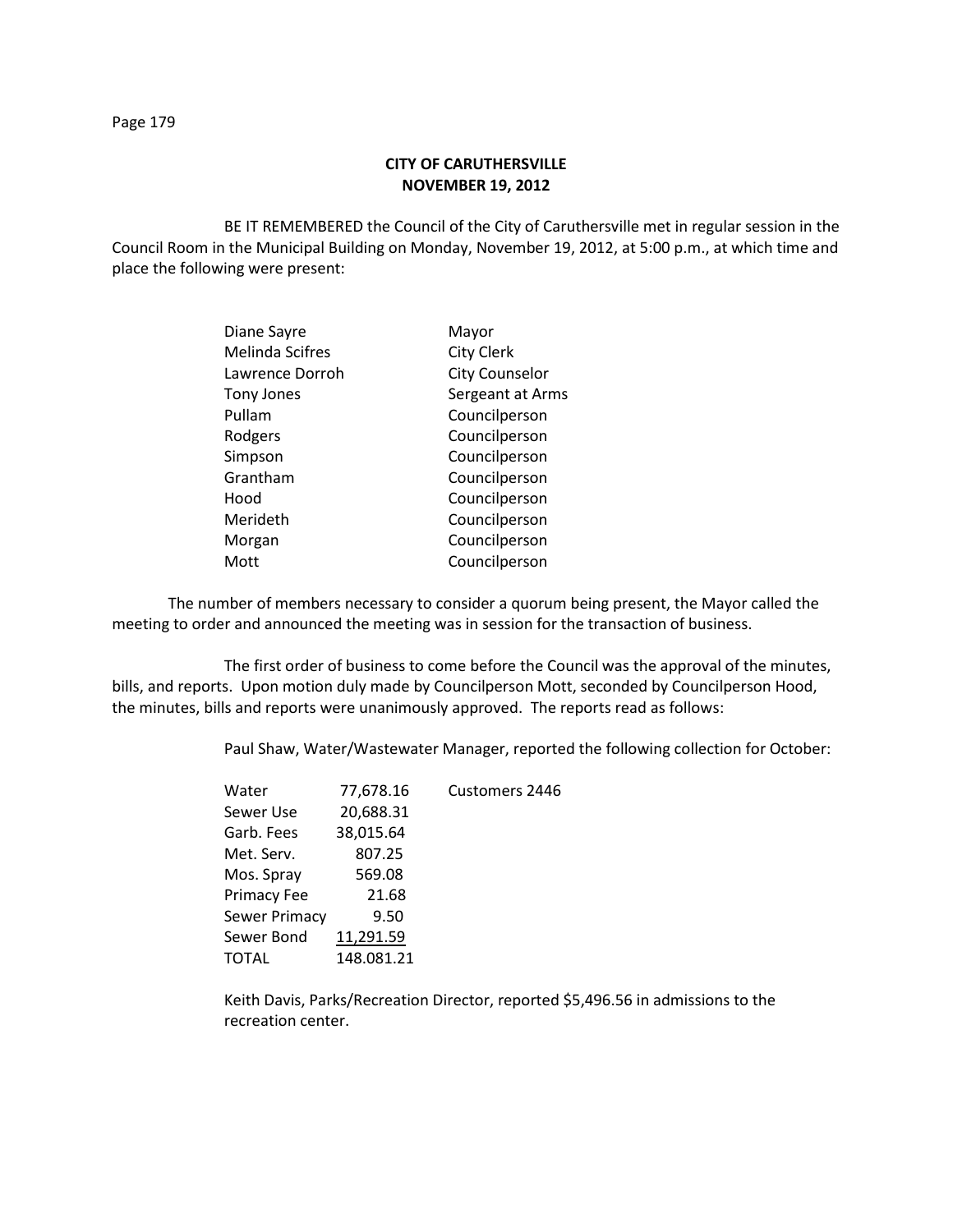## Page 180

Charlie Jones, Fire Chief, reported \$5,255.50 in salaries for October, with ten fire call responses.

Donna Brooks, City Collector, reported \$1,108.67 in taxes collected with \$8.87 in Collector's commission, and \$7.55 in Assessment Fund.

Christi Watkins, Court Clerk, reported \$5,846.65 in fines collected, with \$43.63 in JEF funds, \$43.64 in POST funds, and \$311.13 in CVC funds.

Melinda Scifres, City Clerk, reported securities pledged for deposits of the City as follows: First State Bank - \$3,025,000; Focus Bank - \$2,021,899.47; Bank Star - \$583,400.

The next order of business to come before the Council was the bids for the equipment and SUV as advertised. One bid was received on equipment from Fleet Safety Equipment of Memphis in the amount of \$6,521.87. After discussion, Councilperson Morgan motioned to approve the bid, with Councilperson Merideth seconding, and roll call was asked for, which resulted in the following vote:

| Mott    | Yes | Grantham | Yes |
|---------|-----|----------|-----|
| Pullam  | Yes | Hood     | Yes |
| Rodgers | Yes | Merideth | Yes |
| Simpson | Yes | Morgan   | Yes |

One bid had been received for the SUV for the police department from Don Brown Chevrolet in St. Louis in the amount of \$29,206. Councilperson Morgan motioned to approve the bid from Don Brown Chevrolet, with Councilperson Merideth seconding, and roll call was asked for, which resulted in the following vote:

| Mott    | Yes. | Grantham | Yes |
|---------|------|----------|-----|
| Pullam  | Yes. | Hood     | Yes |
| Rodgers | Yes  | Merideth | Yes |
| Simpson | Yes  | Morgan   | Yes |

One item had not been bid for the vehicle - a camera. Mayor Sayre asked the Council to authorize advertising for the camera. Councilperson Morgan motioned to approve advertising for the additional equipment, with Councilperson Merideth seconding, and motion carried unanimously.

Councilperson Morgan reported for the period of November 7 through November 19, the fire department responded to four fire calls. A representative of ISO will here on December 4<sup>th</sup> to review the fire rating. The Fire Chief has applied for a matching grant to purchase bunker gear for the firemen from Department of Conservation.

Councilperson Morgan then reported the Police Committee recommends purchasing another SUV for the Police Department. The Housing Authority will be asked to pay for one-half the cost, and the remaining cost will be paid for from Asset Forfeiture. Councilperson Morgan motioned to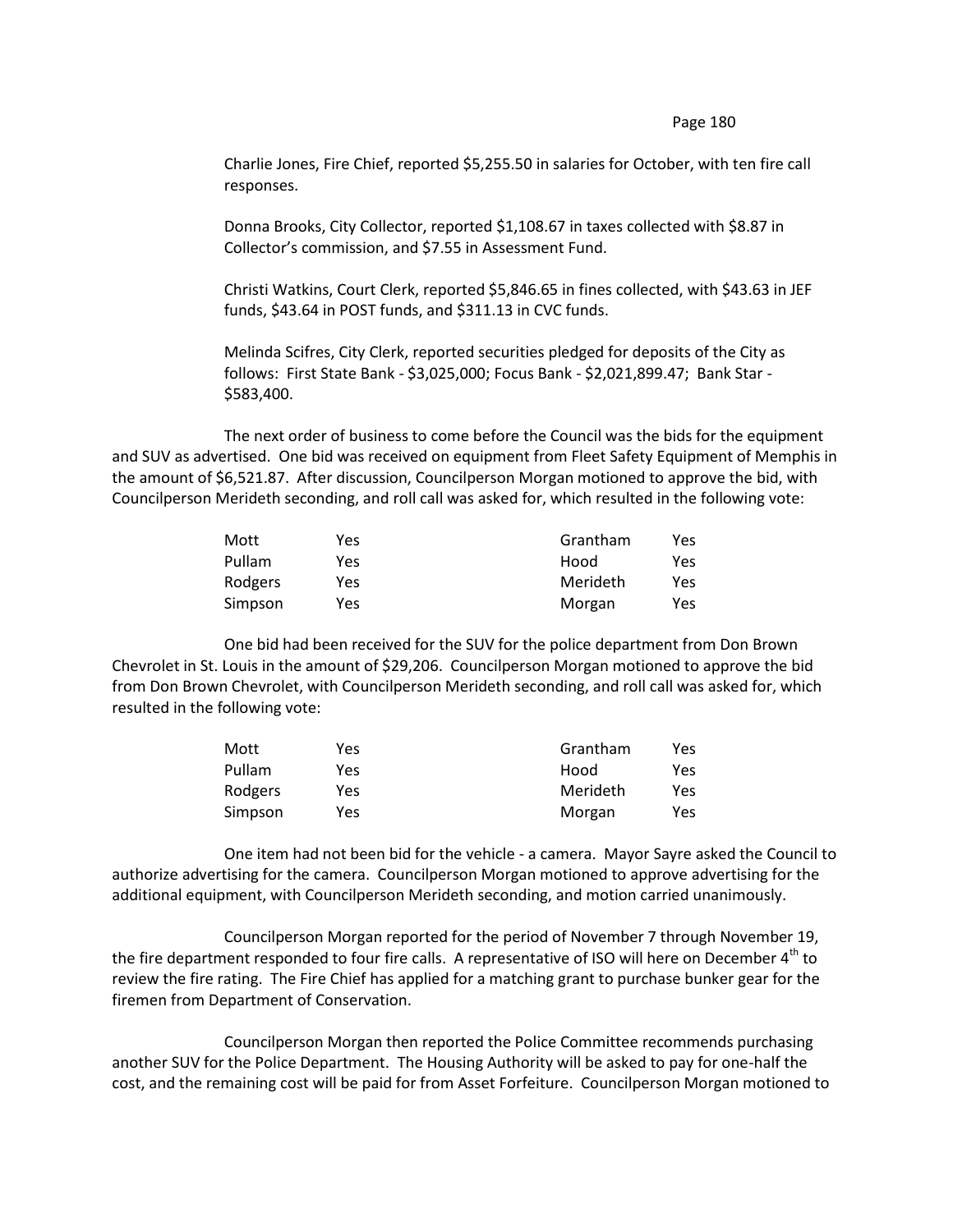## Page 181

approve the purchase of another 2012 Tahoe police vehicle, with Councilperson Merideth seconding, and roll call was asked for, which resulted in the following vote:

| Mott    | Yes | Grantham | Yes |
|---------|-----|----------|-----|
| Pullam  | Yes | Hood     | Yes |
| Rodgers | Yes | Merideth | Yes |
| Simpson | Yes | Morgan   | Yes |

Councilperson Merideth then motioned to authorize the Mayor to bid for the SUV, with Councilperson Rodgers seconding, and motion carried unanimously.

Paul Shaw, Water/Wastewater Manager, reported the work had been completed at the water plant, and it is now running. There are some minor things that need to be done. He thanked the street crew that helped with the manhole problem last week.

Terry Rushing, Operations Supervisor, reported the "No Littering" signs have been placed in several locations. The crews have cleaned out most of the Fifteenth Street ditch, and the Christmas lights have been put up on Ward. Mayor Sayre reported the Fifteenth Street ditch looks good, and she appreciates the crew's hard work.

Keith Davis, Parks/Recreation Director, reported the swim coach will be starting to work on Tuesday. Kickball starts this week, and the grand opening for the skate park has been re-scheduled. The Council will be notified when a date is set.

Mr. Rushing reported he is getting lots that have been turned over to the County cleaned up. Also, the PAPI lights at the airport are being repaired. The baffles to correct the problem should be installed soon.

Mr. Rushing reported the contractor that won the bid for the roofing has asked that the contract on the armory be broken down into three phases, with three different amounts. The total will be the same as awarded at the meeting, but the contractor is afraid the weather will not allow them to do all the work at one time. Breaking the job into sections will allow them to spread the job out so it won't be interrupted. After discussion Councilperson Mott motioned to allow the roofing contract to be perform in three sections, with Councilperson Merideth seconding, and roll call was asked for, which resulted in the following vote:

| Mott    | Yes | Grantham | Yes |
|---------|-----|----------|-----|
| Pullam  | Yes | Hood     | Yes |
| Rodgers | Yes | Merideth | Yes |
| Simpson | Yes | Morgan   | Yes |

Donna Brooks, City Collector, then appeared before the Council to discuss the 2010 and 2011 delinquent taxes. Mrs. Brooks reported for 2010 that 94% of the taxes had been collected for the real estate, while 89% had been collected of the personal taxes. In 2011 89% of the real estate taxes had been collected, while 91% of the personal had been collected. Councilperson Simpson then asked if a person buys a business license do they have to pay their property and personal taxes before getting